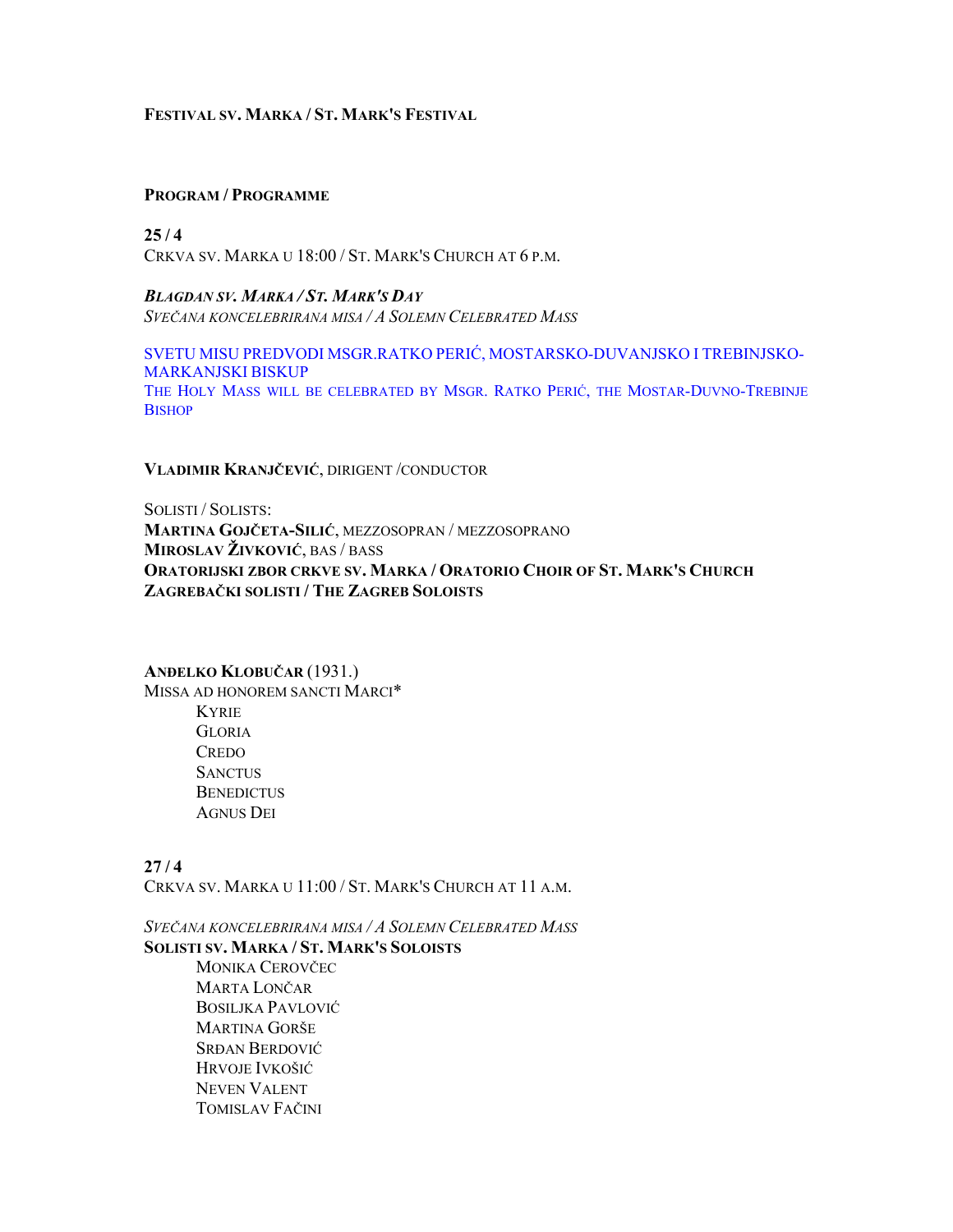## **TOMISLAV FAČINI**, UMJETNIČKO VODSTVO / ARTISTIC LEADERSHIP

**Claudio Monteverdi** (1567. – 1643.)

Missa In illo tempore KYRIE **GLORIA CREDO** CRUCIFIXUS A 4 (ET IN SPIRITUM SANCTUM) **SANCTUS BENEDICTUS** AGNUS DEI AGNUS DEI II A 7

**Olivier Messiaen** (1908. – 1992.) O sacrum convivium **ST.ST.MOKRANJAC** (1856-1914) Tebe pojem (Hristos Vaskrsnu! Čestitka Uskrsa pravoslavnim vjernicima/ Happy Easter )

 $27/4$ CRKVA SV. MARKA U 19:30 / ST. MARK'S CHURCH AT 7:30 P.M.

## *ORGULJE SV. MARKA / ORGAN OF ST. MARK'S CHURCH*

**MAREK STEFANSKI**, ORGULJE / ORGAN (POLJSKA / POLAND)

**TABULATURA JANA** IZ LUBLINA **(16. ST.) /** JAN OF LUBLIN'S ORGAN TABLATURE **(XVI C.)** PRAELUDIUM IN G PRAELUDIUM IN G PRAELUDIUM IN F

**MIKOŁAJ IZ KRAKOWA** (16. ST.) /**MIKOŁAJ OF CRACOW** (XVI. C.)

AVE JERARCHIA SALVE REGINA

**JOHANN SEBASTIAN BACH** (1685. – 1750.) FANTAZIJA U G-DURU / FANTASIA IN G MAJOR, BWV 572 SCHMÜCKE DICH O LIEB SEELE, BWV 654 WACHET AUF, RUFT UNS DIE STIMME, BWV 645 MEINE SEELE ERHEBT DEN HERREN, BWV 648 FUGA SOPRA IL MAGNIFICAT, BWV 733 **FELIX MENDELSSOHN-BARTHOLDY** (1809. - 1847.) SONATA OP. 65 BR. 6 U D-MOLU / SONATA IN D MINOR, OP. 65 NO. 6 CHORAL. ANDANTE SOSTENUTO.ALLEGRO MOLTO FUGA. SOSTENUTO E LEGATO FINALE. ANDANTE **MIECZYSLAV SURZYŃSKI** (1866. – 1924.) IMPROVIZACIJA NA POLJSKU CRKVENU PJESMU / IMPROVISATION ON THE OLD POLISH CHURCH SONG *DU, HEILIGER GOTT*, OP.38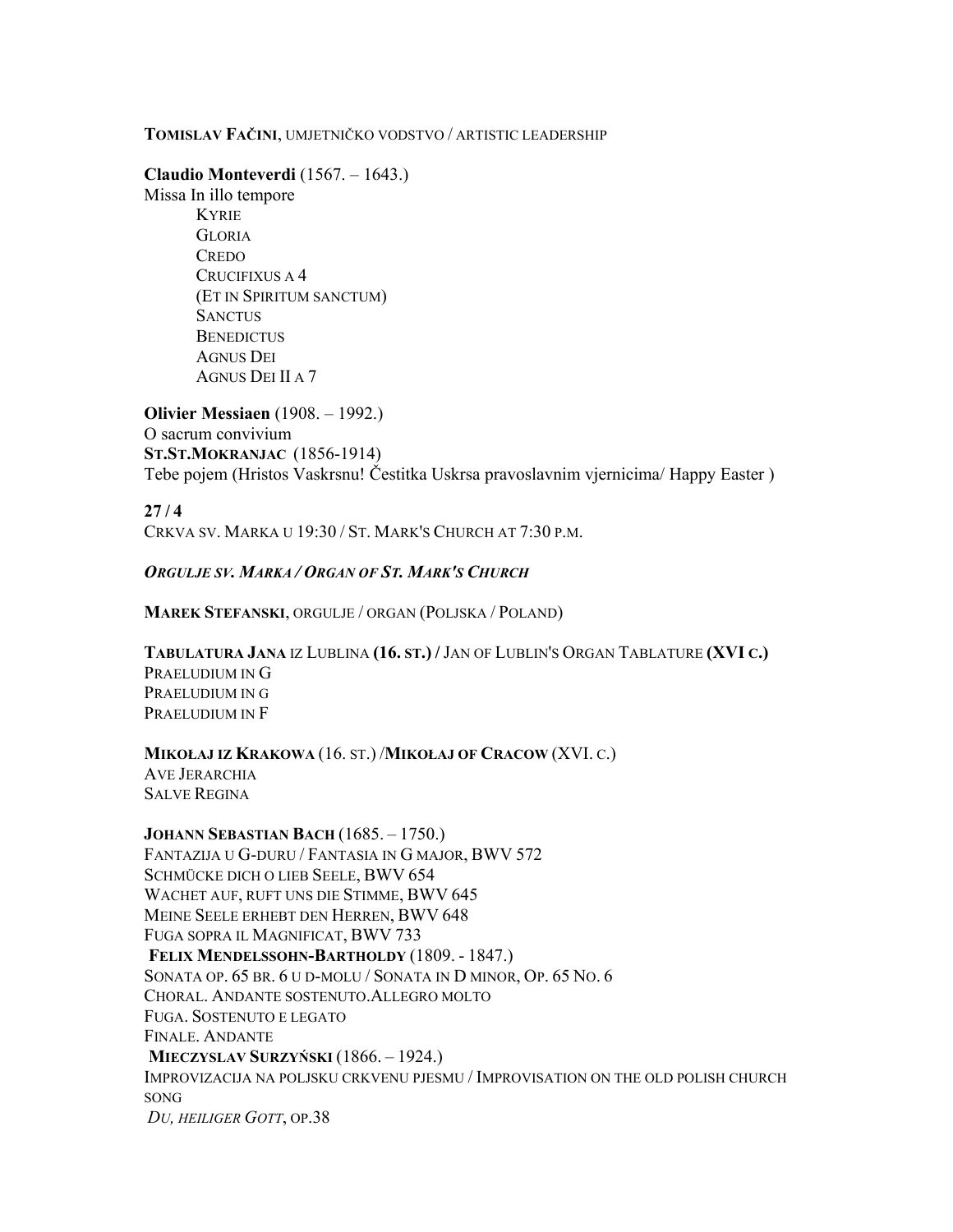#### **MAREK STEFAŃSKI**

IMPROVIZACIJA NA GREGORIJANSKU SEKVENCU / IMPROVISATION ON THE GREGORIAN SEQUENCE *VICTIME PASCHALI LAUDES*

## **30 / 4**

MUZEJ MIMARA U 20:00 / MIMARA MUSEUM AT 8 P.M.

## *SJEĆANJE NA HERBERTA VON KARAJANA / TRIBUTE TO HERBERT VON KARAJAN*

#### **SOLISTI BERLINSKE FILHARMONIJE / THE BERLIN PHILHARMONIC SOLOISTS**

**GUY BRAUNSTEIN**, UMJETNIČKO VODSTVO, VIOLINA / ARTISTIC LEADERSHEAP, VIOLIN **WILFRIED STREHLE**, VIOLA **OLAF MANINGER**, VIOLONČELO / CELLO **GILI SCHWARTZMAN**, FLAUTA / FLUTE

## **FRANZ SCHUBERT**

GUDAČKI TRIO U B-DURU, D 471 / STRING TRIO IN B-FLAT MAJOR

## **MAX REGER**

SERENADA U G-DURU OP. 141A ZA FLAUTU, VIOLINU I VIOLU / SERENADE IN G MAJOR OP 141 A, FOR FLUTE, VIOLIN AND VIOLA

 VIVACE **LARGHETTO** PRESTO

#### **PAUL BEN-HAIM**

SERENADA ZA FLAUTU, VIOLINU, VIOLU I VIOLONČELO / SERENADE FOR FLUTE, VIOLIN, VIOLA AND CELLO

\* \* \*

## **HEITOR VILLA LOBOS**

*THE JET-WISTLE*, DUO ZA FLAUTU I VIOLONČELO / DUET FOR FLUTE AND CELLO

## **WOLFGANG AMADEUS MOZART**

KVARTET U C-DURU ZA FLAUTU, VIOLINU, VIOLU I VIOLONČELO, KV 285 / QUARTET FOR FLUTE, VIOLIN, VIOLA AND CELLO IN C MAJOR, KV 285

 ALLEGRO ADAGIO RONDO. ALLEGRETTO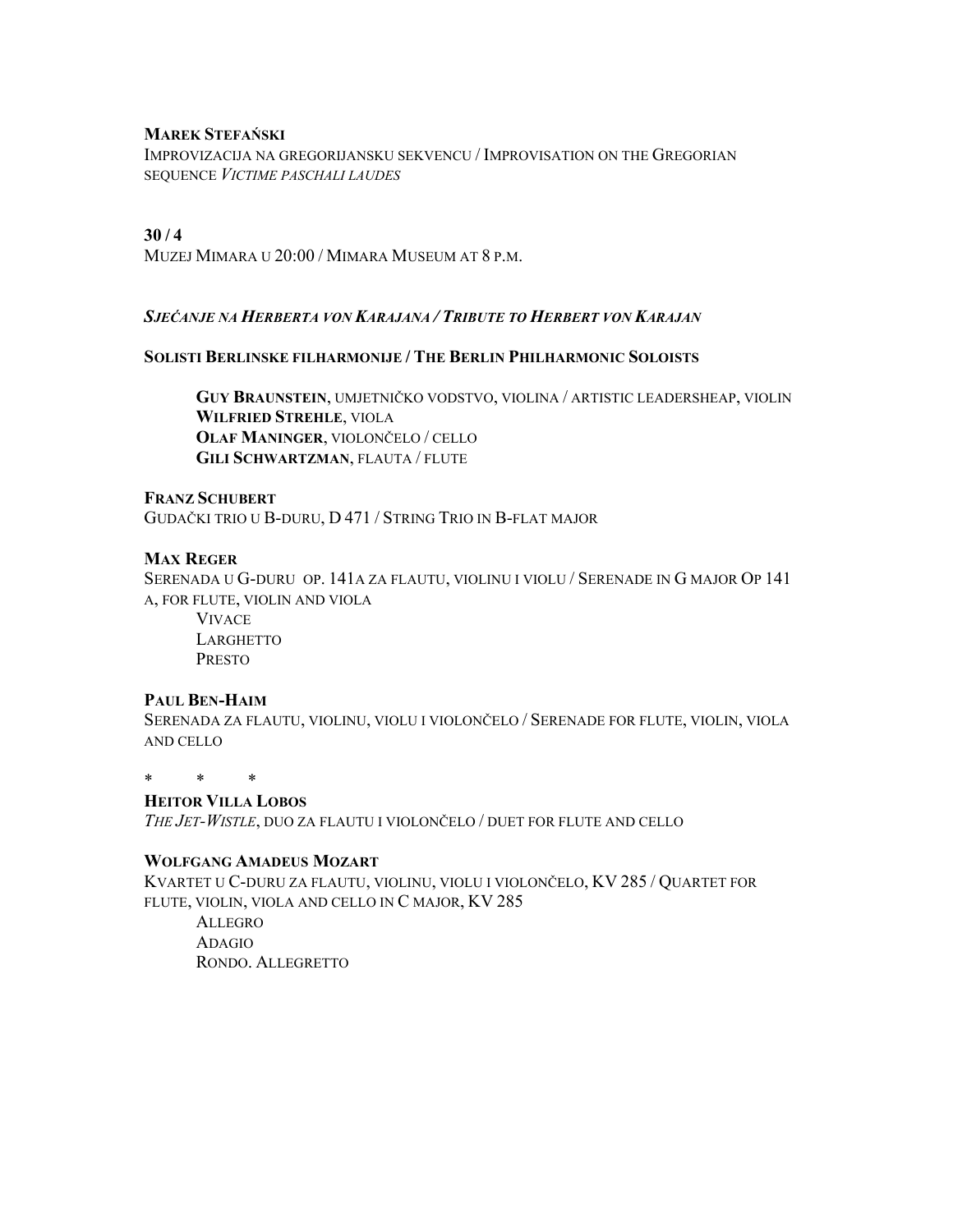**4 / 5**  CRKVA SV. MARKA U 18:00 / ST. MARK'S CHURCH AT 6 P.M.

*SVEČANA KONCELEBRIRANA MISA / A SOLEMN CELEBRATED MASS*

## **SOLISTI SV. MARKA / ST. MARK'S SOLOISTS**

MONIKA CEROVČEC ANA TICL MARTINA GORŠE MARIJA DRAŽANČIĆ SRĐAN BERDOVIĆ HRVOJE IVKOŠIĆ NEVEN VALENT MATIJA MEIĆ

**ALEN KOPUNOVIĆ-LEGETIN**, UMJETNIČKO VODSTVO / ARTISTIC LEADERSHIP

Introitus: **V.Miserachs**: Psalite Deo nostro **Giovanni Pierluigi da Palestrina** (1525./26. – 1594.) Missa Ad fugam KYRIE GLORA **CREDO SANCTUS BENEDICTUS**  AGNUS DEI I AGNUS DEI II Alleluia: **W.A:Mozart**: Alleluia Offertorium: **M.Leščan:**Prinesi Bogu Communio: **H.Schütz:**Cantate Domino

## $5/5$

**STOTI KONCERT NA FESTIVALU SV.MARKA/THE ONE HUNDREDTH COCERT AT THE FESTIVAL** HRVATSKI GLAZBENI ZAVOD U 20:00 SATI / CROATIAN MUSIC INSTITUTE AT 8 P.M. **VLADIMIR KRPAN**, GLASOVIR, PIANO **LUDWIG VAN BEETHOVEN: SONATE / SONATAS**  $(1770. - 1827.)$ **31. SONATA OP. 110 U AS-DURU / SONATA NO. 31 IN A-FLAT MAJOR. OP. 110** MODERATO CANTABILE – MOLTO ESPRESSIVO ALLEGRO MOLTO ADAGIO MA NON TROPPO

#### **21. SONATA OP. 53 U C-DURU / SONATA NO. 21 IN C MAJOR, OP. 53 (WALDSTEIN)**  ALLEGRO CON BRIO

INTRODUZIONE – ADAGIO MOLTO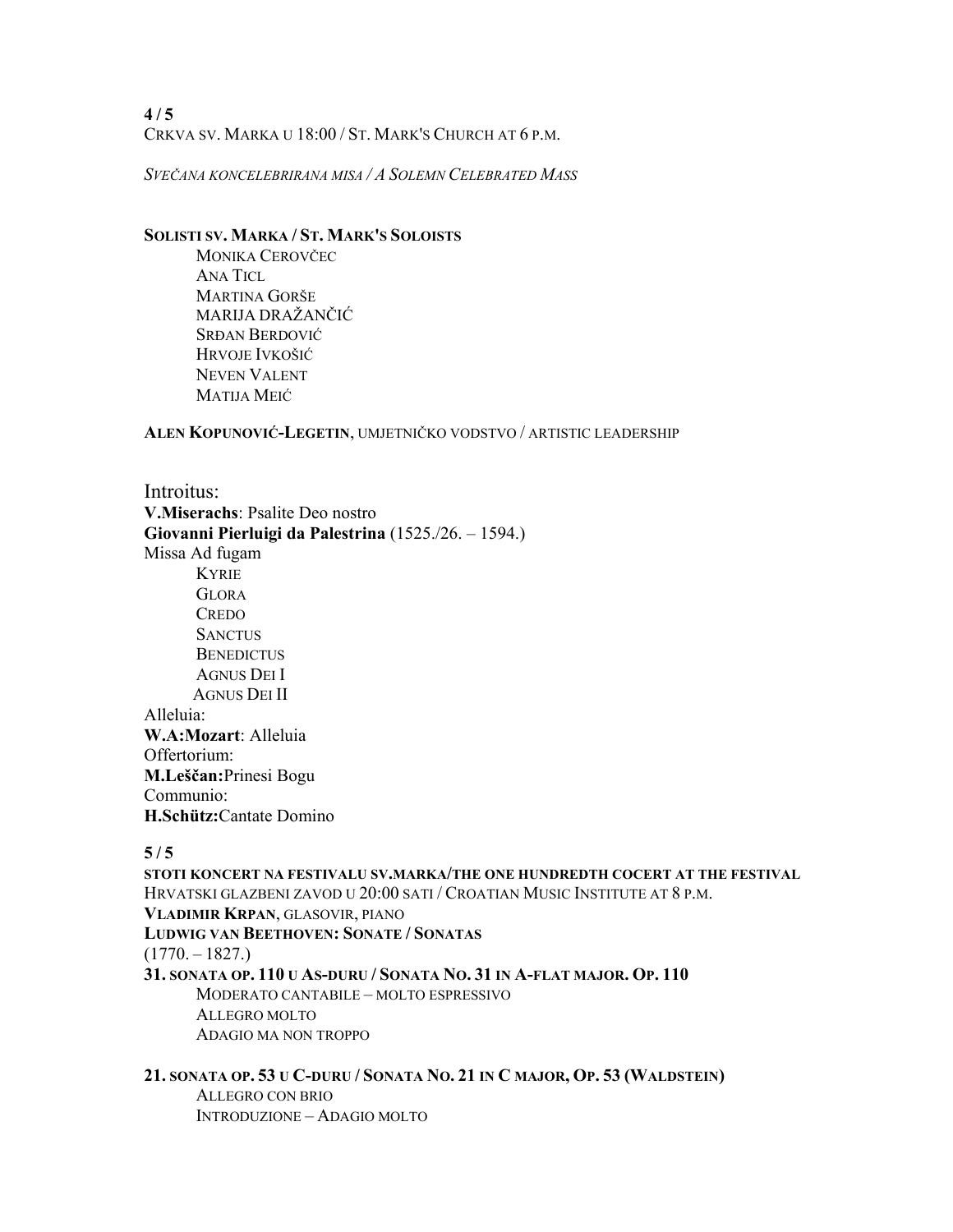RONDO. ALLEGRO MODERATO – PRESTISSIMO

 $*$  \* \*

## **ANDANTE FAVORI, U F-DURU / IN F MAJOR, WOO 57**

## **23. SONATA OP. 57 U F-MOLU / SONATA NO. 23 IN F MINOR, OP. 57 (APPASSIONATA)**

ALLEGRO ASSAI ANDANTE CON MOTO ALLEGRO MA NON TROPPO – PRESTO

PROMOCIJA KOMPAKTNE PLOČE / PRESENTATION OF NEW CD FRÉDÉRIC CHOPIN: 27 ETIDA / 27 STUDIES JOHANNES BRAHMS: VARIJACIJE NA PAGANINIJEVU TEMU, OP. 35 (I. , II.) / VARIATIONS ON A THEME BY PAGANINI, OP. 35 (I., II.) NAKLADNIK / EDITOR: CROATIA RECORDS

**6 / 5** 

CRKVA SV. KATARINE U 19:30 / ST. CATHERINE'S CHURCH AT 7:30 P.M.

## **ORATORIJSKI ZBOR CRKVE SV. MARKA / ORATORIO CHOIR OF ST. MARK'S CHURCH SOLISTI SV. MARKA / ST. MARK'S SOLOISTS**

**SOLISTI: MARIJA KUHAR, SOPRAN MARTINA SILIĆ-GOJČETA. MEZZOSOPRAN MARKO ČILIĆ, TENOR HENRIK ŠIMUNKOVIĆ, BAS TOMISLAV FAČINI**, DIRIGENT / CONDUCTOR

**JOHANN SEBASTIAN BACH** (1685. – 1750.)

MAGNIFICAT U D-DURU / IN D MAJOR, BWV 243 MAGNIFICAT ET EXULTAVIT QUIA RESPEXIT OMNES GENERATIONES QUIA FECIT ET MISERICORDIA FECIT POTENTIAM **DEPOSUIT ESURIENTES** SUSCEPIT ISRAEL SICUT LOCUTUS EST GLORIA PATRI

\* \* \*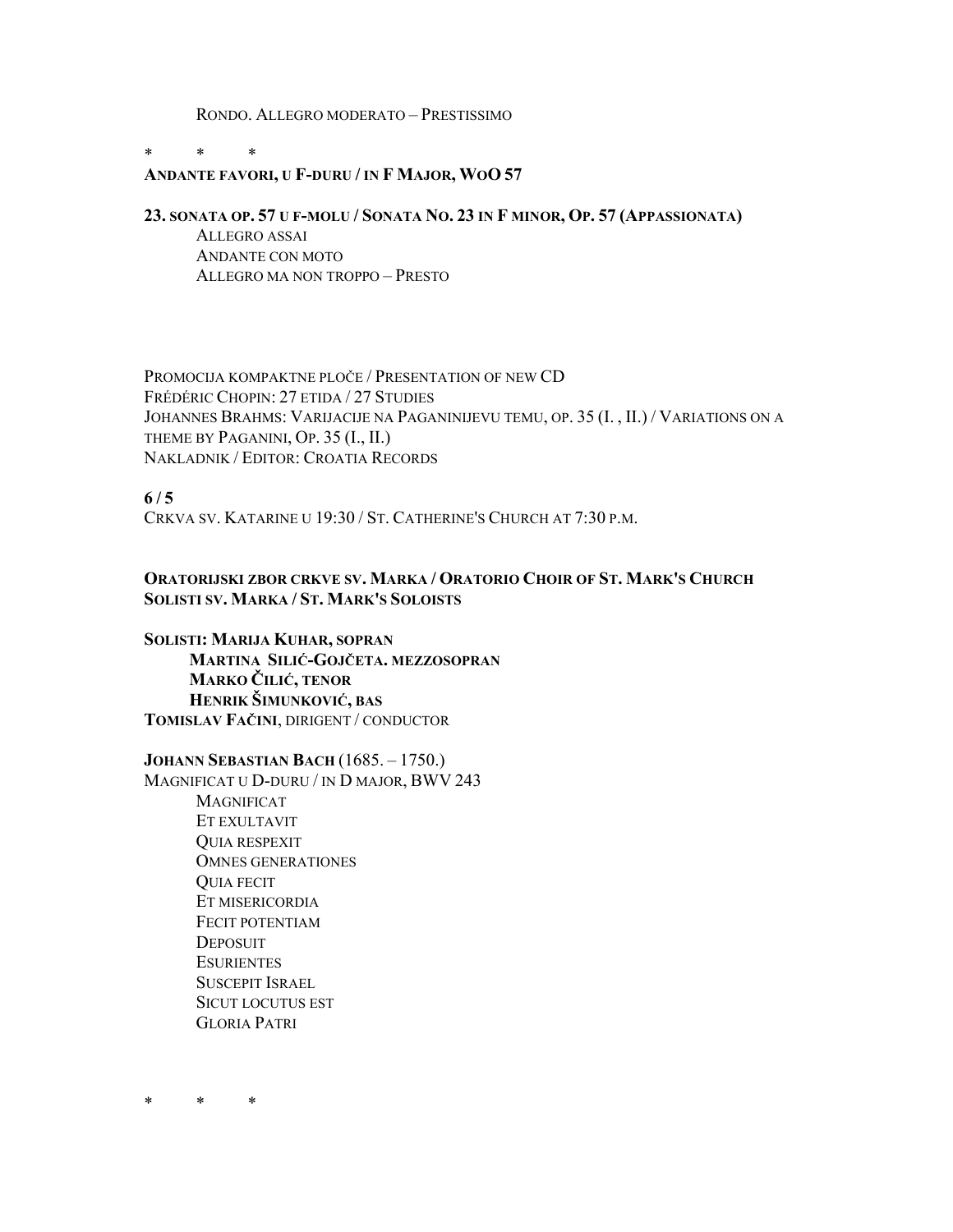#### **MAURICE DURUFLÉ** (1902. – 1986.)

REQUIEM, ZA ZBOR, KOMORNI ORKESTAR I ORGULJE, OP. 9 U D-MOLU / FOR CHOIR, CHAMBER ORCHESTRA AND ORGAN, OP. 9 IN D MINOR

INTROIT KYRIE DOMINE JESU CHRISTE (OFERTORIJ) SANCTUS – BENEDICTUS PIE JESU AGNUS DEI LUX AETERNA (COMMUNION) LIBERA ME IN PARADISUM

## $10/5$

HRVATSKI GLAZBENI ZAVOD U 20:00 SATI / CROATIAN MUSIC INSTITUTE AT 8 P.M.

**MARJANA LIPOVŠEK**, MEZZOSOPRAN / MEZZOSOPRANO (AUSTRIJA /AUSTRIA) **ANTHONY SPIRI**, GLASOVIR / PIANO (SAD /USA)

## **CLARA SCHUMANN** (1819. – 1896.)

TRI PJESME IZ ZBIRKE LIEBESFRÜHLING FRIEDRICHA RÜCKERTA, OP. 12 / THREE SONGS FROM THE FRIEDRICH RÜCKERT'S LIEBESFRÜHLING (1841.)

 *ER IST GEKOMMEN IN STURM UND REGEN LIEBST DU UM SCHÖNHEIT WARUM WILLST DU AND'RE FRAGEN*

## **ROBERT SCHUMAN** (1810. – 1856.)

FRAUENLIEBE UND LEBEN, CIKLUS PJESAMA, OP. 42 /SONG-CYCLE, OP. 42 (1840.) STIHOVI / POEMS: ADELBERT VON CHAMISSO

*SEIT ICH IHN GESEHEN ER, DER HERRLICHSTE VON ALLEN ICH KANN'S NICHT FASSEN, NICHT GLAUBEN DU RING AN MEINEM FINGER HELFT MIR, IHR SCHWESTERN SÜßER FREUND, DU BLICKEST MICH VERWUNDERT AN AN MEINEM HERZEN, AN MEINER BRUST NUN HAST DU MIR DEN ERSTEN SCHMERZ GETAN* 

\* \* \*

#### **JOHANNES BRAHMS** (1833. – 1897.)

OSAM PJESAMA / EIGHT SONGS *WIE MELODIEN ZIEHT ES MIR, OP.105/1 O WÜßT ICH DOCH DEN WEG ZURÜCK, OP. 63/8 SERENADE, OP. 70/3 AUF DEM KIRCHHOFE, OP.105/2 WIR WANDELETEN, OP.96/2 IMMER LEISER WIRD MEIN SCHLUMMER, OP.105/2 SAPPHISCHE ODE, OP.94/4 MEINE LIEBE IST GRÜN, OP.63/5*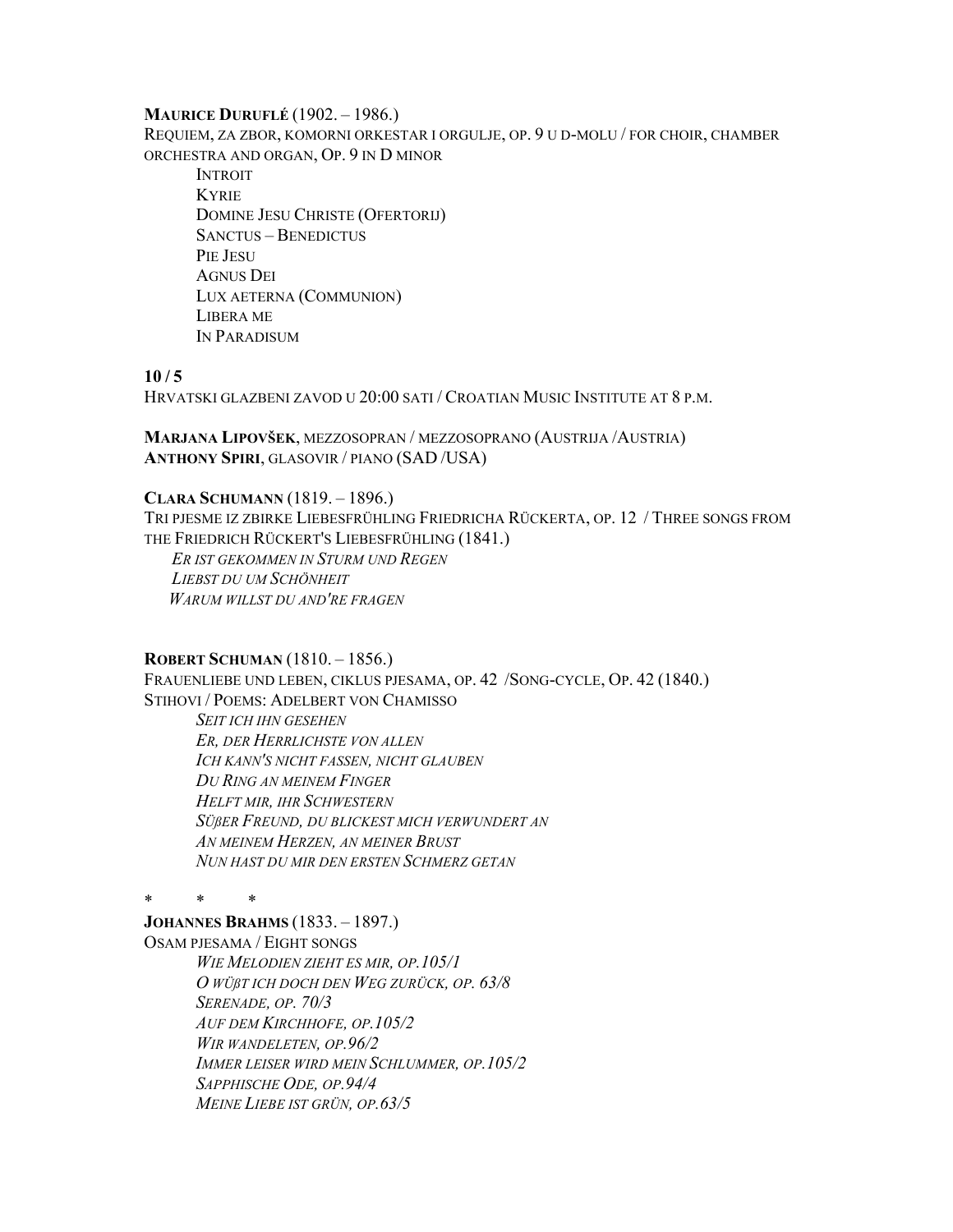# *ŠEST SLOVENSKIH NARODNIH PJESAMA /SIX SLOVENIAN FOLK SONGS*

## **UROŠ KREK** (1922.)

*OJ, GORA TA KANINAVA (IZ REZIJE) BEJŽI, FTIČEK (IZ PREKMURJA)* 

## **MARIJAN LIPOVŠEK** (1910. – 1995.)

IZ DVANAJST LJUDSKIH PESMI ZA GLAS IN KLAVIR / FROM 12 FOLK SONGS FOR VOICE AND PIANO (1953.–73.) *MEGLICE DOL' POPADAJO MRKVICA, MRKVICA SEM MISLIL SNOČ' NA VAS ITI* 

## **UROŠ KREK**

*IVEK SE JE ŽENIL*

## $11/5$

CRKVA SV. MARKA U 11:00 / ST. MARK'S CHURCH AT 11 A.M.

*SVEČANA KONCELEBRIRANA MISA / A SOLEMN CELEBRATED MASS*

## **SOLISTI SV. MARKA / ST. MARK'S SOLOISTS**

MONIKA CEROVČEC MARTA LONČAR MARTINA GORŠE MARIJA DRAŽANČIĆ IGOR KOS PAVAO MAŠIĆ NEVEN VALENT MATIJA MEIĆ

## **VLADIMIR KRANJČEVIĆ**, DIRIGENT /CONDUCTOR

## **VENI CREATOR SPIRITUS**, KORAL / CHORAL

**GIOVANNI PIERLUIGI DA PALESTRINA** (1525./26. – 1594.) MISSA PAPAE MARCELLI KYRIE GLORIA **CREDO SANCTUS BENEDICTUS** AGNUS DEI

AGNUS DEI II.

O DOMINE IESU CHRISTE, MOTET

**Arvo Pärt** (1935.) Bogorodice djevo raduj sja (1990.)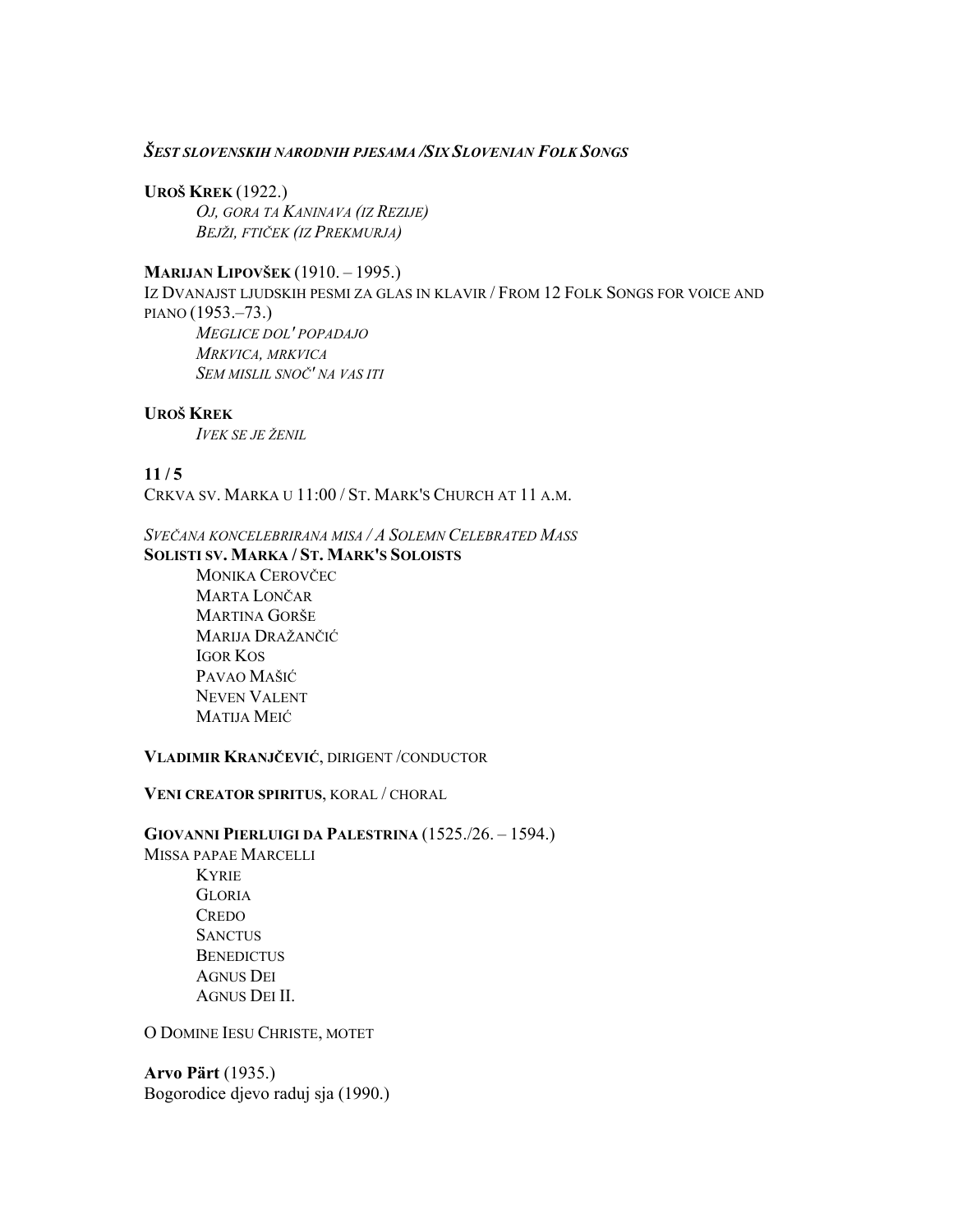$11/5$ BAZILIKA PRESVETOG SRCA ISUSOVA U 20.15 / BASILICA OF THE SACRED HEART OF JESUS AT 8:15 P.M.

## **Domkantorei Graz Domorchester Graz**

**Josef M. Doeller**, dirigent /conductor

Solisti/Soloists.

**Margareta Klobučar**, sopran - arkanđeo Gabriel, Eva / soprano – archangel Gabriel, Eve **Herbert Lippert**, tenor – arkanđeo Uriel / tenor - archangel Uriel **Thomas Tatzl**, basbariton – arkanđeo Rafael, Adam /bassbaritone – archangel Raphael, Adam

**JOSEPH HAYDN STVARANJE, ORATORIJ**, HOB. XXI:2 / **THE CREATION, ORATORIO**, HOB. XXI:2 Libreto / Libretto Gottfried van Swieten According to the Book of Genesis and Paradise Lost of Johna Milton

# $14/5$

CRKVA SV. MARKA U 11:00 / ST. MARK'S CHURCH AT 7:30 P.M. /

**PAVAO MAŠIĆ**, ČEMBALO / HARPSICHORD **FRANÇOIS COUPERIN** (1668. - 1733.) 25. SUITA (IV. KNJIGA) / SUITE NO. 25 (IV. BOOK) LA VISIONAIRE LA MISTÉRIEUSE LA MONFLAMBERT LA MUSE VICTORIEUSE LES OMBRES ERRANTES

**JOHANN SEBASTIAN BACH** (1685. - 1750.) TALIJANSKI KONCERT / ITALIAN CONCERTO, BWV 971 ALLEGRO ANDANTE PRESTO

**GYÖRGY LIGETI** (1923. – 2006.) **CONTINUUM** 

\* \* \* **JEAN PHILIPPE RAMEAU** (1683. - 1764.) SUITA U G-MOLU / SUITE IN G MINOR LA POULE MENUET I & II L'ENHARMONIQUE L'EGYPTIENNE